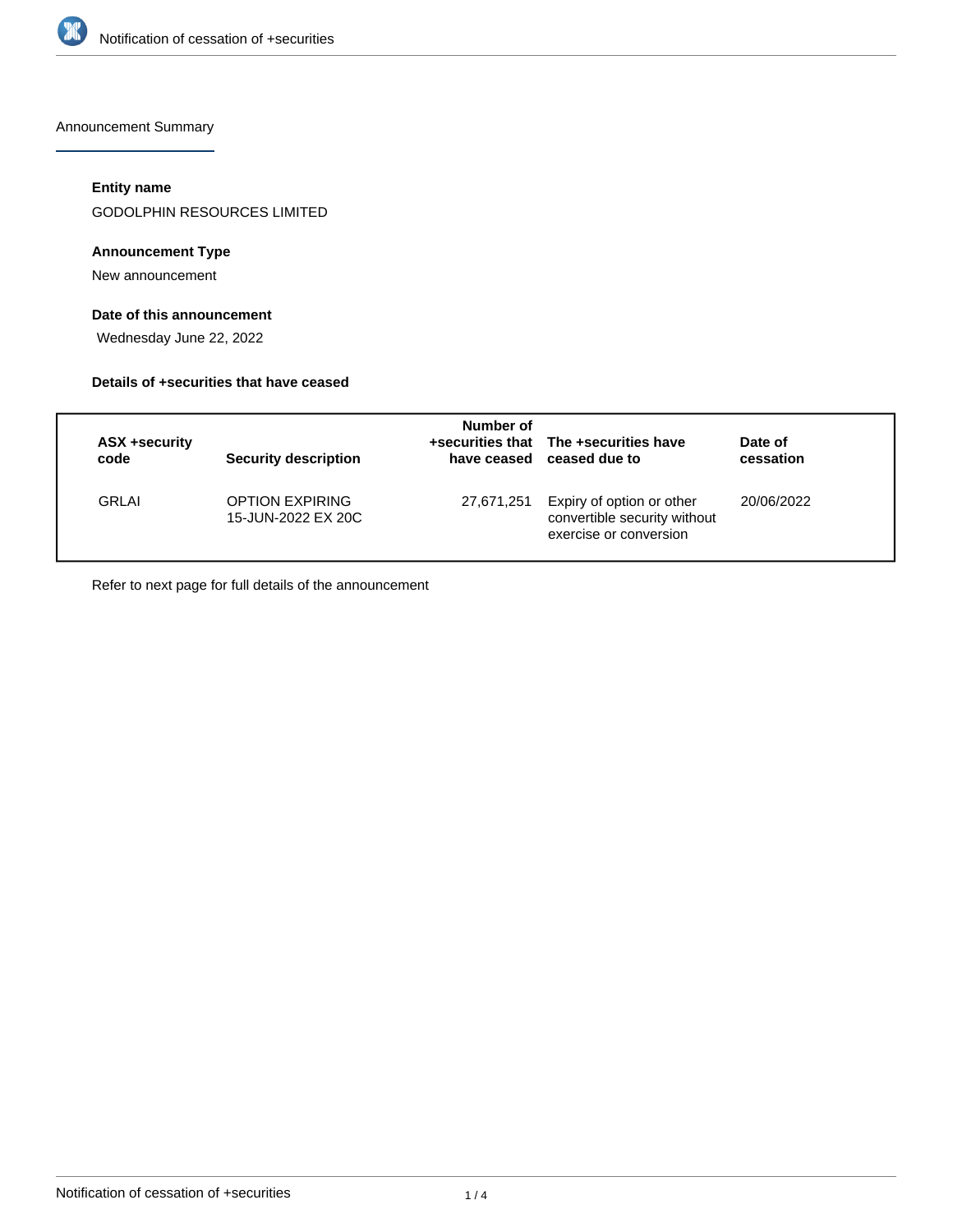

Part 1 - Announcement Details

# **1.1 Name of +Entity**

GODOLPHIN RESOURCES LIMITED

We (the entity named above) provide the following information about our issued capital.

**1.2 Registered Number Type** ABN

**Registration Number** 13633779950

**1.3 ASX issuer code** GRL

**1.4 The announcement is** New announcement

# **1.5 Date of this announcement**

22/6/2022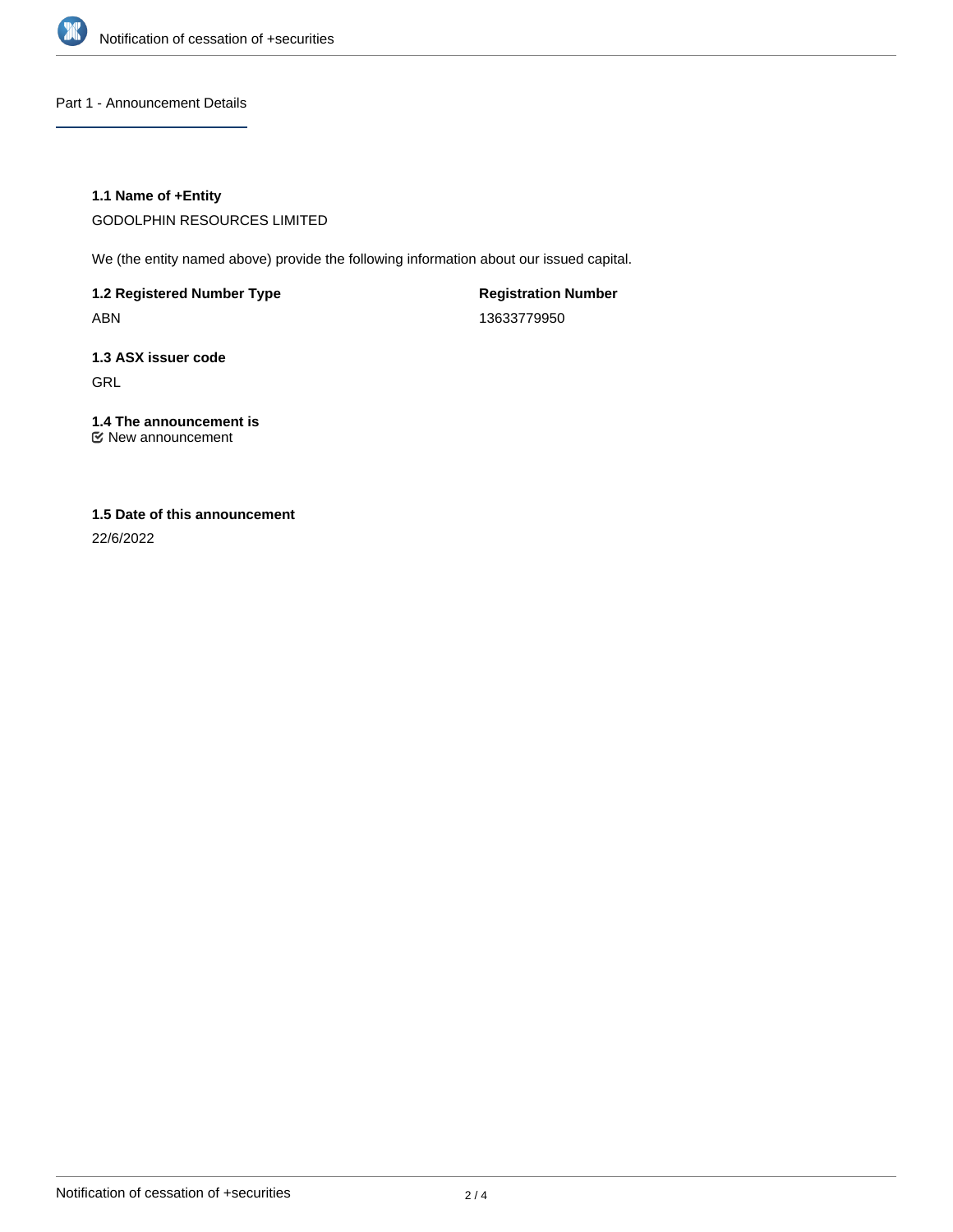

#### Part 2 - Details of +equity securities or +debt securities that have ceased

#### **ASX +Security Code and Description**

GRLAI : OPTION EXPIRING 15-JUN-2022 EX 20C

# **Unquoted +equity securities that have ceased**

**Number of securities that have ceased**

27,671,251

# **Reason for cessation** Expiry of option or other convertible security without exercise or conversion

**Date of cessation** 20/6/2022

**Is the entity paying any consideration for the cessation?** No

#### **Any other information the entity wishes to notify to ASX about the cessation?**